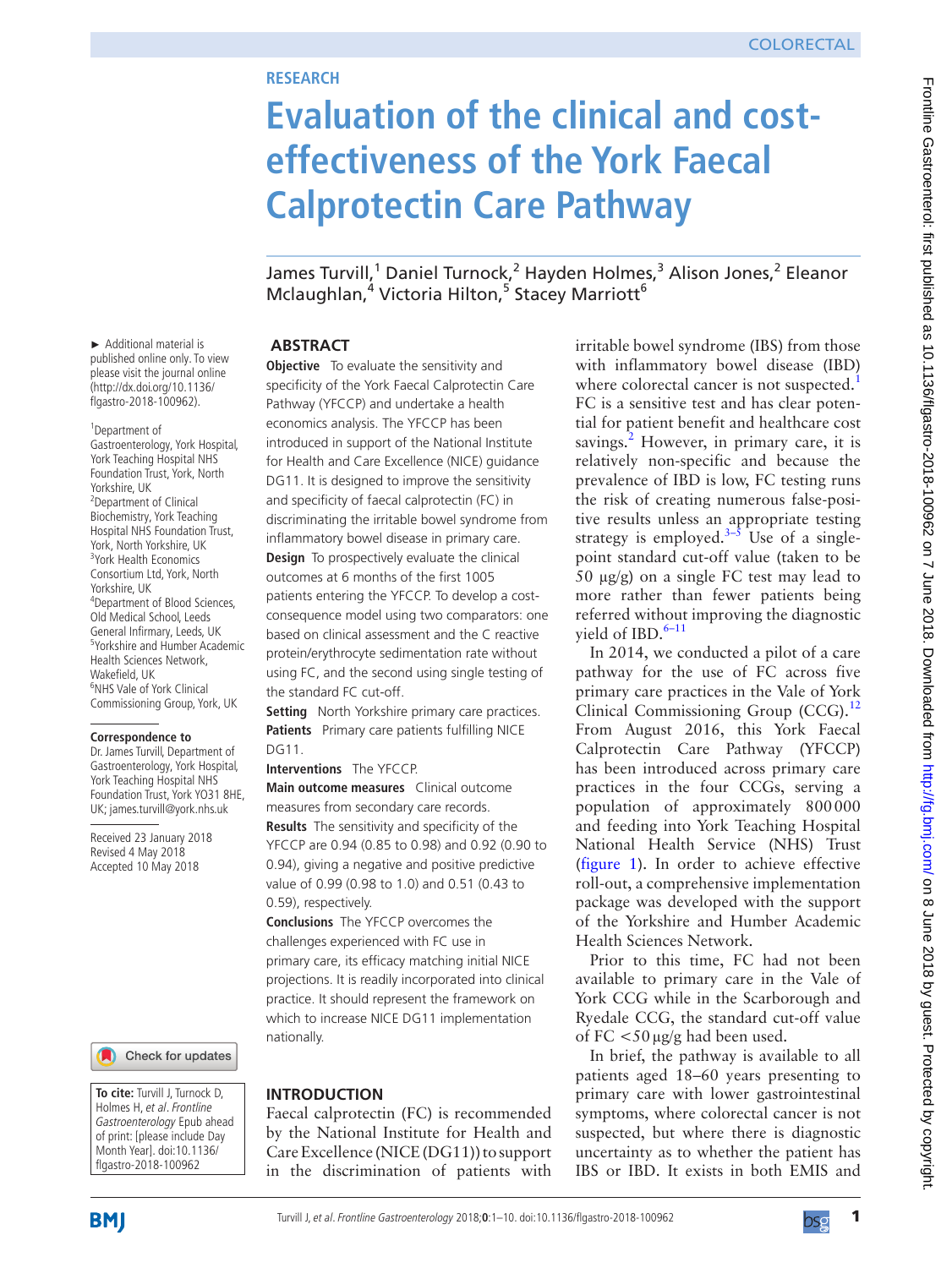

copyright York Teaching Hospital NHS FT

**Figure 1** The York Faecal Calprotectin Care Pathway. CRP, C reactive protein; FBC, full blood count; IBD, inflammatory bowel disease; IBS, irritable bowel syndrome; NICE, National Institute for Health and Care Excellence; TFT, thyroid function test; U&E, urea and electrolytes.

SystmOne patient management system compatible formats. The decision to enter a patient into the pathway is entirely at the discretion of the general practitioner (GP) and no specific symptom criteria are required. Standard investigations are performed as the GP sees fit (full blood count, C reactive protein (CRP), coeliac screen, thyroid function tests and stool cultures) and, if non-diagnostic, a FC is then requested. The result is typically available within a few days and the laboratory report includes management guidance for the GP in line with the pathway. Clinical biochemistry is authorised to reject primary care samples out with the age range 18–60 years and a secondary care lead monitors gastroenterology referrals for compliance. An agreement was obtained from the CCG to reject referrals <span id="page-1-0"></span>not compliant with the pathway, these being returned to primary care with an explanatory letter.

If the FC  $\langle 100 \mu g/g$ , the GP is informed that the patient has a 98% probability of IBS and is directed to provide reassurance and treat for IBS in line with NICE and local guidance or to consider an alternative system diagnosis such as gynaecological or urological disease.<sup>13 14</sup> The pathway is safety netted by subsequent GP review, and if at this stage the patient is still symptomatic and aged  $\geq 50$  years *or* had a FC  $\geq 50 \,\mu\text{g/g}$ , then routine referral to gastroenterology is directed. If the patient is  $\langle 50 \rangle$  years *and* the FC  $\langle 50 \rangle$  ug/g, a further round of reassurance and IBS-directed therapy is recommended before routine referral to gastroenterology if the patient remains symptomatic at that stage.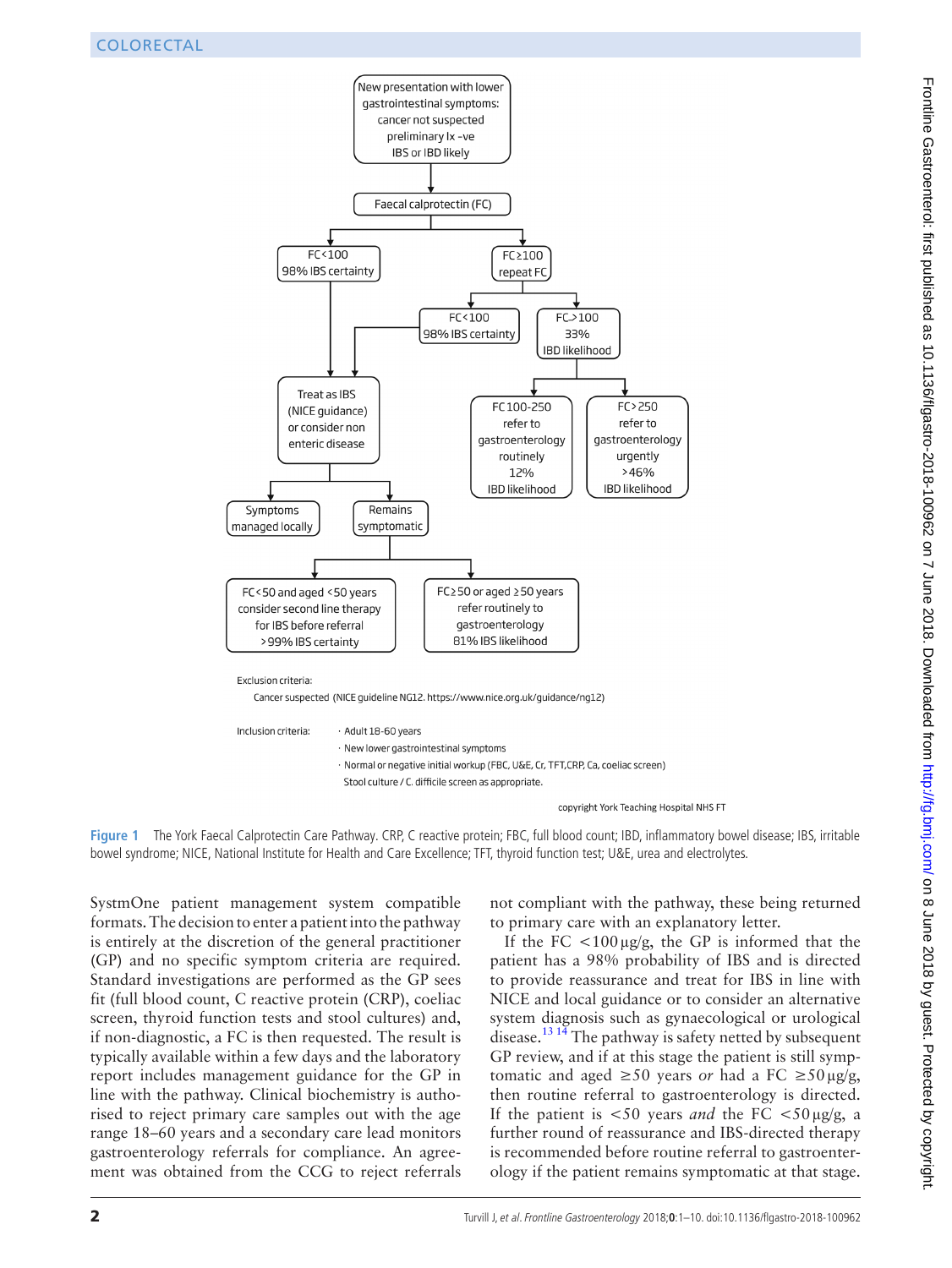If the FC  $\geq 100 \mu g/g$ , the test is repeated. For pragmatic reasons and in order not to unnecessarily delay patient management, no guidance is given about the withdrawal of non-steroidal anti-inflammatory drugs. If the repeat  $FC < 100 \mu g/g$ , the patient is managed as outlined above. If the repeat FC is 100–250 µg/g, then a routine referral to gastroenterology is requested, and if the repeat  $FC > 250 \mu g/g$ , then an urgent referral is requested; this normally prompting a 'straight to test' colonoscopy at York Hospital.

# **Aim**

The aim of this study was to prospectively evaluate the clinical and cost-effectiveness of the implemented YFCCP.

# **Methods**

All FC requests from primary care were identified from a search of a single, secure Laboratory Information Management System (Telepath) database. Patients undergoing monitoring of existing IBD with FC were excluded. Using the Trust Patient Administration System (PAS), subsequent clinical outcomes including endoscopic and radiological investigations, referrals to gastroenterology, upper or lower gastrointestinal surgery, dietetics, gynaecology, urology or pain teams and admissions were recorded. Gastrointestinal investigations in the prior 5 years were also recorded. Since the majority of patients were anticipated to have a FC  $\lt$ 100 µg/g and the pathway directs that patients continuing to be symptomatic be referred, it was judged that a 6-month period of follow-up would be sufficient to identify a patient with a false-negative result. Aside

from some patients living at the CCG borders, private patients and those who might relocate, it was assumed that the majority of patients would be referred to York Teaching Hospital NHS FT.

# **FC assay**

After storage at 4°C, each stool sample was extracted and analysed using Buhlmann CALEX extraction tubes and the EK-CAL Calprotectin ELISA, respectively (supplied by Alpha Laboratories) to determine the FC level at a cost of £23.00.

# **Statistical analysis**

Data are presented descriptively as median and IQR. Taking the FC cut-off of 100 µg/g as applied within the pathway, the sensitivity, specificity, and negative and positive predictive values (NPVs and PPVs) were calculated with their corresponding 95% CIs. For the purposes of statistical analysis, a simplifying assumption has been used that all patients either have IBS or IBD. IBS therefore includes other functional intestinal diseases, such as idiopathic slow transit constipation and benign anal canal disease. IBD refers primarily to IBD but also includes other organic enteric diseases (OEDs) diagnosed that would require secondary care intervention. In the evaluation, this included colorectal cancer, high-grade dysplastic polyps, adenomas  $\geq 10$  mm or  $> 5$  subcentimetre polyps. This assumption did not alter the sensitivity or specificity of the YFCCP compared with IBD alone but changed the prevalence from 5% to 8%. Incidental non-enteric disease is excluded from the evaluation.



<span id="page-2-0"></span>**Figure 2** Decision tree model: York Faecal Calprotectin Care Pathway. FC, faecal calprotectin; GP, general practitioner; IBD, inflammatory bowel disease; IBS, irritable bowel syndrome.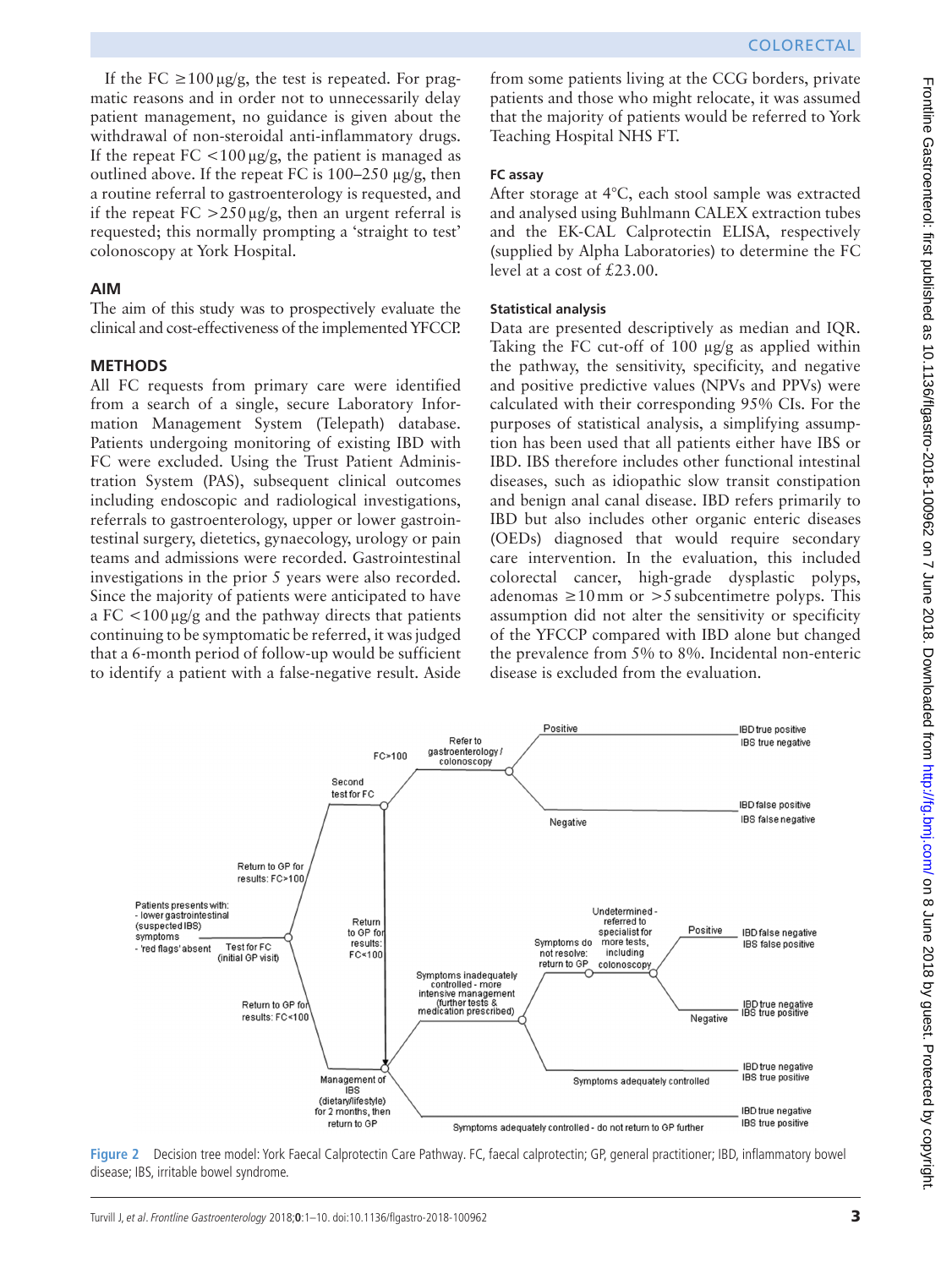

**Figure 3** Decision tree model: standard point cut-off and single test as assumed in the current National Institute for Health and Care Excellence guidance (FC <50 µg/g) or no FC available using erythrocyte sedimentation rate (ESR)/C reactive protein (CRP). FC, faecal calprotectin; GP, general practitioner; IBD, inflammatory bowel disease; IBS, irritable bowel syndrome.

# **Cost-consequence model**

York Health Economics Consortium (YHEC) developed a decision tree model to determine the cost-effectiveness of the YFCCP. The model was based on a previously developed model used in 2010 for the Department of Health, NHS Purchasing and Supply Agency, Centre for Evidence-based Purchasing  $(CEP)$ .<sup>2</sup> The model used probabilities based on the prevalence of IBD in the evaluated cohort and the sensitivity and specificity of the evidence pathways. Since robust outcome data from FC testing in primary care are not available, the YFCCP was tested against two comparator pathways and varied for five different evidence sources. The first was a non-FC testing pathway and the second used the standard point cut-off and single test as assumed in current NICE guidance (FC  $\lt 50 \mu g/g$ ) (figures [2 and 3\)](#page-2-0). A targeted literature search was used to identify the most appropriate

<span id="page-3-0"></span>

| Costs used in model<br>Table 1             |                 |                                                  |  |  |  |
|--------------------------------------------|-----------------|--------------------------------------------------|--|--|--|
| <b>Description of event</b>                | Unit<br>cost(f) | <b>Source</b>                                    |  |  |  |
| <b>GP</b> visit                            | 65              | <b>Personal Social Services</b><br>Research Unit |  |  |  |
| FSR+CRP test                               | 9.28            | NICE FC costing template                         |  |  |  |
| FC test                                    | 73              | NICE FC costing template                         |  |  |  |
| <b>IBS</b> medication first line           | 26              | Drug tariff July 2017                            |  |  |  |
| <b>IBS</b> medication second line          | 76              | Drug tariff July 2017                            |  |  |  |
| Outpatient gastroenterology<br>appointment | 141             | NHS reference costs                              |  |  |  |
| Colonoscopy                                | 499             | NHS reference costs                              |  |  |  |

CRP, C reactive protein; ESR, erythrocyte sedimentation rate; FC, faecal calprotectin; GP, general practitioner; IBS, irritable bowel syndrome; NHS, National Health Service; NICE, National Institute for Health and Care Excellence.

comparators for evaluation. A range of resources was used to inform the costs used in the model ([table](#page-3-0) 1). $15-18$ The costs for first-line IBS medication were made up of 2months' supply of loperamide, mebeverine and ispaghula husk. The costs for second-line IBS medication were made up of 2months' supply of amitriptyline hydrochloride and linaclotide.

# **Comparator 1: non-FC testing pathway**

Two sets of published data are used. The first from Tibble *et al* in 2002 gives the sensitivity and specificity for the erythrocyte sedimentation rate (ESR) and CRP testing to identify IBD in a low-risk patient popula-tion.<sup>[19](#page-8-7)</sup> This is the reference used for the CEP report.<sup>2</sup> The second is from a systematic review by Waugh *et al* in 2013 that was used in NICE DG11. $320$ 

#### **Comparator 2: single testing standard cut-off FC testing pathway**

This pathway assumes the GP has assessed the patient using a single test and the suggested FC cut-off  $(<50 \,\mu$ g/g) as in the current NICE guidance DG11. Here, three datasets are used. First, the observed patient data from the YFCCP have been analysed and the sensitivity and specificity calculated based on what *would* have happened had this cohort been referred according to the NICE pathway. Second and third, to ensure consistency, are the published data from Tibble *et al*[19](#page-8-7) and Waugh *et al*. [3 20](#page-8-2)

# **Retrospective evaluation**

As part of this evaluation, we completed an assessment of clinical outcomes in the 280 patients from the Scarborough and Ryedale CCG who had provided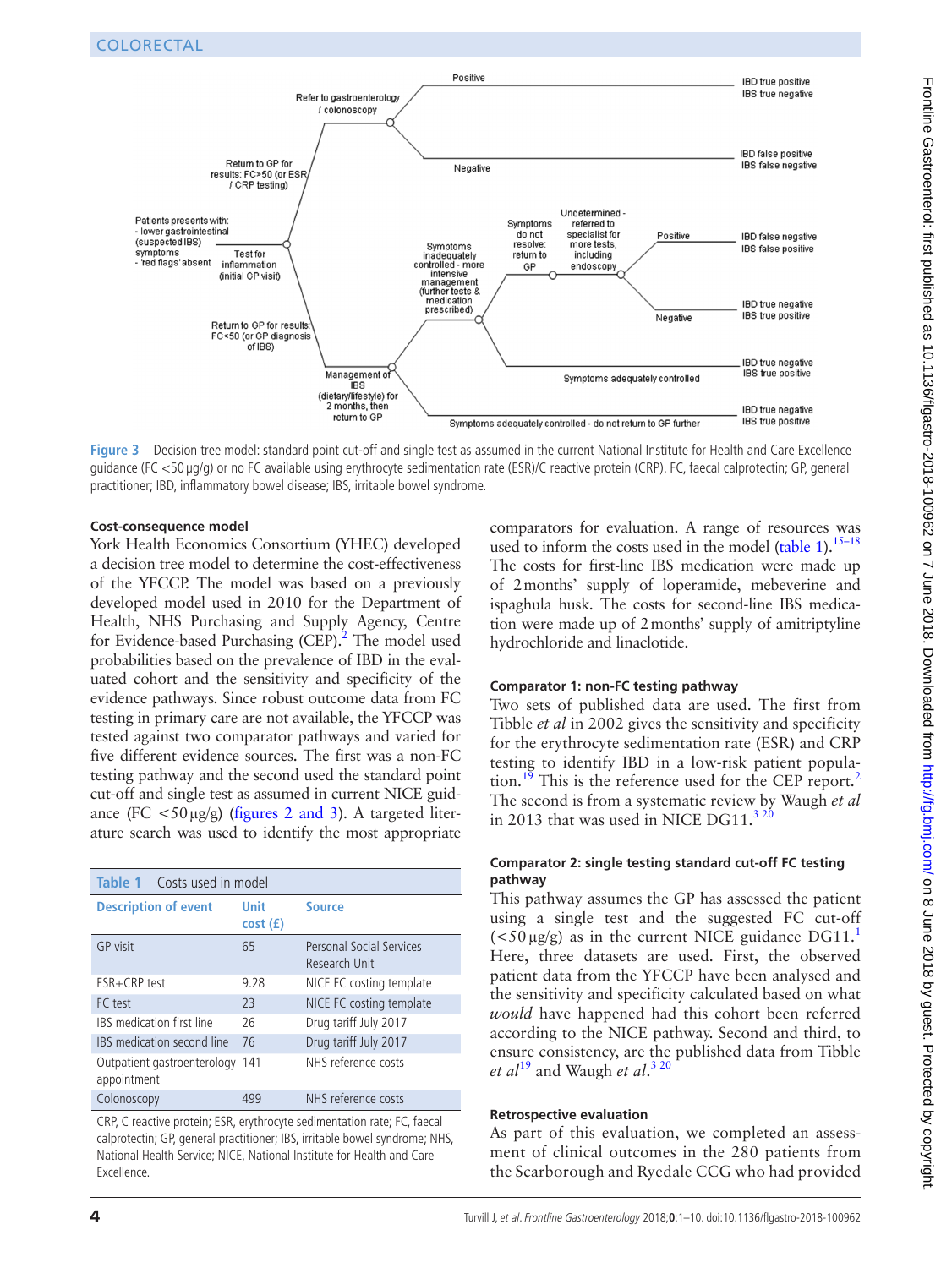<span id="page-4-0"></span>

| <b>Table 2</b> Indications for FC request   |          |  |  |  |  |
|---------------------------------------------|----------|--|--|--|--|
| <b>Indication for FC request</b><br>$n$ (%) |          |  |  |  |  |
| Diarrhoea                                   | 318 (39) |  |  |  |  |
| Alternating bowel habit                     | 162 (20) |  |  |  |  |
| Constipation<br>25(3)                       |          |  |  |  |  |
| Rectal bleeding                             | 126 (15) |  |  |  |  |
| Abdominal pain                              | 307 (38) |  |  |  |  |
| Bloating                                    | 73 (9)   |  |  |  |  |
| Weight loss                                 | 27(3)    |  |  |  |  |
| Iron deficiency                             | 9(1)     |  |  |  |  |
| Other                                       | 24(3)    |  |  |  |  |
| $?$ IBD                                     | 102(13)  |  |  |  |  |
| $?$ IBS                                     | 105(13)  |  |  |  |  |
| None given                                  | 139      |  |  |  |  |

FC, faecal calprotectin; IBD, inflammatory bowel disease; IBS, irritable bowel syndrome.

a FC in the 6 months prior to the introduction of the YFCCP.

# **Ethical considerations**

This has been conducted as a service evaluation and so does not require formal ethical approval.

# **Results**

The first 1005 patients entering the YFCCP have been evaluated (from August 2016 to April 2017). Thirty-four patients who did not complete the pathway before secondary care referral and 18 who were not referred despite direction by the pathway were excluded from the evaluation. A further two patients had not completed clinical work-up at the time of the evaluation and were also excluded.

# **Demographics**

Of the remaining 951 patients, 63% were women and 47% men. The median patient age was 38years (IQR 27–48). Indications for FC testing are presented in [table](#page-4-0) 2.

# **FC results**

Of the 243 patients with an initially raised FC, 53.0% normalised on repeat either becoming <100µg/g or falling from  $>250 \mu g/g$  to the 100–250  $\mu g/g$  range. This gives a distribution of FC results as follows:

- $\blacktriangleright$  FC <100 µg/g 808 (85%) patients.
- ► Raised FC repeated 100–250µg/g 55 (6%) patients.
- Raised FC repeated  $>$  250 µg/g 88 (9%) patients.

Median time to repeat the FC when initially  $>100$ was 18 days (IQR 14–29).

# **Referral behaviour**

# FC <100 µg/g (808 patients)

Presumably because of a lack of confidence in or understanding of the pathway, 106 patients with a FC <100µg/g were referred immediately, before the delivery of any IBS-directed therapy. Within this

|  |  |  | --------- |  |  |
|--|--|--|-----------|--|--|
|  |  |  |           |  |  |
|  |  |  |           |  |  |
|  |  |  |           |  |  |
|  |  |  |           |  |  |

<span id="page-4-1"></span>

| <b>Table 5</b> Cliffical outcomes   |                |  |
|-------------------------------------|----------------|--|
| <b>Diagnosis</b>                    | $n$ (%)        |  |
| <b>Functional disease</b>           | 873 (92)       |  |
| <b>IBS</b>                          | 864 (91)       |  |
| Haemorrhoidal bleeding              | 9(1)           |  |
| Organic enteric disease             | 78 (8)         |  |
| <b>IBD</b>                          | 49(5)          |  |
| Ulcerative colitis                  | 25             |  |
| Crohn's disease                     | 16             |  |
| Unclassified                        | 8              |  |
| Microscopic colitis                 | $\overline{3}$ |  |
| Non-specific inflammation           | 1              |  |
| Colorectal cancer                   | $\overline{2}$ |  |
| Adenomatous polyps $\geq 10$ mm     | 4              |  |
| Subcentimetre neuroendocrine tumour | 1              |  |
| Lymphoma                            | 1              |  |
| Diverticular disease                | 5              |  |
| Infection                           | 9              |  |
| Gastroenteritis                     | 5              |  |
| Clostridium difficile               | 1              |  |
| Giardiasis                          | $\mathbf{1}$   |  |
| Threadworm                          | $\overline{2}$ |  |
| Other                               | $\overline{4}$ |  |
| Mesenteric ischaemia                | 1              |  |
| Endometrioma                        | 1              |  |
| Small bowel cyst                    | 1              |  |
| Incarcerated hernia                 | 1              |  |

**Table 3** Clinical outcomes

IBD, inflammatory bowel disease; IBS, irritable bowel syndrome.

subgroup, 82% went on to have a colonoscopy, flexible sigmoidoscopy or CT colonography. Only a single case of symptomatic diverticular disease and an incidental neuroendocrine tumour were diagnosed. Of the remaining 702, only 8% of patients were subsequently referred routinely to gastroenterology because of persisting symptomatology. A further 53 patients were referred to urology or gynaecology.

# FC 100–250 µg/g (55 patients)

These patients were referred to gastroenterology routinely. In line with the care pathway, any investigations were at the discretion of the gastroenterologist responsible. In total, 82% went on to have a colonoscopy, CT colonography or flexible sigmoidoscopy.

# $FC >250 \mu q/q$  (88 patients)

These patients were referred urgently for 'straight to test' colonoscopy or an urgent outpatient review. In total, 90% went on to have a colonoscopy or flexible sigmoidoscopy. Median time from second FC result to 'straight to test' colonoscopy or outpatient appointment was  $25 \text{ days}$  (IQR  $20-35$ ).<sup>[21](#page-8-8)</sup>

# Clinical outcomes

Diagnoses are presented in [table](#page-4-1) 3. CRP, a systemic marker of inflammation, was normal  $\left\langle \langle 5 \rangle \langle 5 \rangle \right\}$  in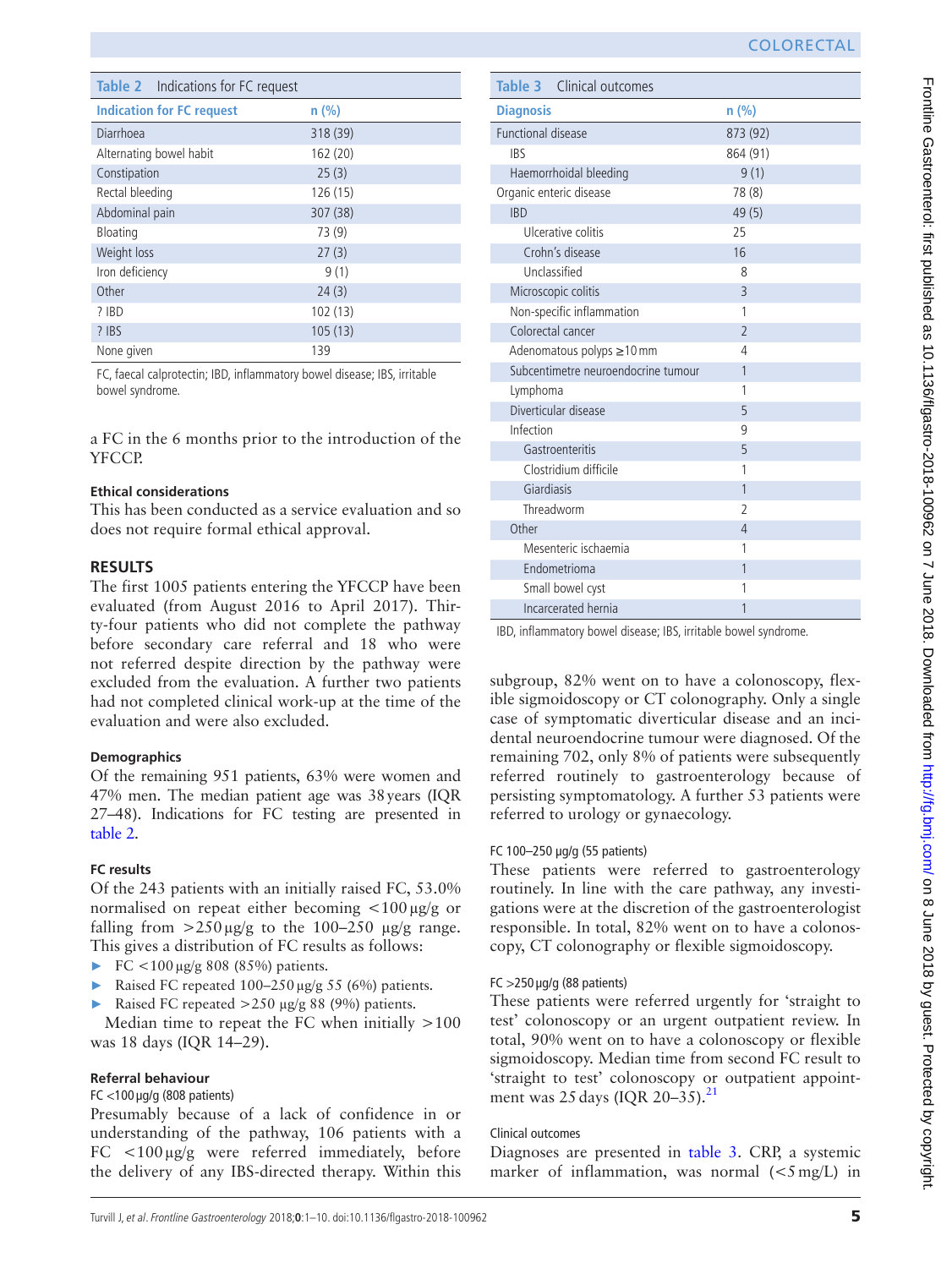| assume TOO /0 compliance with the Fathway/ |              |              |                    |            |  |
|--------------------------------------------|--------------|--------------|--------------------|------------|--|
| <b>Comparator</b>                          | <b>YFCCP</b> | <b>No FC</b> | <b>Incremental</b> | <b>NNT</b> |  |
| Tibble et $a^{19}$                         |              |              |                    |            |  |
| Total costs $(f)$                          | 311159       | 421642       | $-110483$          |            |  |
| Correctly diagnosed IBS cases              | 845          | 671          | 175                |            |  |
| Correctly diagnosed IBD cases              | 76           | 28           | 47                 |            |  |
| Unnecessary colonoscopies                  | 74           | 248          | $-175$             | 5.7        |  |
| Outpatient appointments                    | 218          | 379          | $-162$             | 6.2        |  |
| Waugh et $a^3$                             |              |              |                    |            |  |
| Total costs (£)                            | 311159       | 378881       | $-67723$           |            |  |
| Correctly diagnosed IBS cases              | 845          | 726          | 119                |            |  |
| Correctly diagnosed IBD cases              | 76           | 81           | $-5$               |            |  |
| Unnecessary colonoscopies                  | 74           | 193          | $-119$             | 8.4        |  |
| Outpatient appointments                    | 218          | 328          | $-111$             | 9.0        |  |

<span id="page-5-0"></span>**Table 4** Summary results for York Faecal Calprotectin Care Pathway (YFCCP) compared with non-FC testing pathways (these data assume 100% compliance with the Pathway)

IBD, inflammatory bowel disease; IBS, irritable bowel syndrome; NNT, numbers needed to treat.

55% of referred patients who subsequently proved to have IBD.

#### Sensitivity and specificity of the FC cut-off within the YFCCP

The sensitivity and specificity of FC as used within the pathway are 0.94 (0.85 to 0.98) and 0.92 (0.90 to 0.94), respectively. This gives a NPV of 0.99 (0.98 to 1.0) and a PPV of 0.51 (0.43 to 0.59).

In comparison, sensitivity and specificity of 1 (0.72 to 1) and 0.59 (0.52 to 0.65) were obtained on data from 280 patients in Scarborough and Ryedale CCG in the 6 months prior to the introduction of the YFCCP. This gives a NPV of 1 (0.96 to 1) but a PPV of only 0.13 (0.07 to 0.21) when using the standard cut-off value of  $\langle 50 \mu g/g \rangle$  on a single stool sample.

YHEC results

# *YFCCP versus comparator 1: non-FC testing pathway ([table 4\)](#page-5-0)*

The YFCCP is cost saving and of clinical benefit when compared with both published data for ESR and CRP testing. Here (and in [table](#page-5-1) 5), the data are presented assuming 100% compliance. In the roll-out of the YFCCP, compliance was 85% and so the actual rather than optimal saving amounts to between  $£60000$ and nearly £100000 per 1000 patients. By correctly supporting the diagnosis of IBS within primary care, it avoids 100–150 colonoscopies and 140–190 gastroenterology outpatient appointments.

However, there is a trade-off with the Waugh *et al* pathway, which diagnoses an additional four patients with IBD due to its 100% sensitivity. This is at variance

<span id="page-5-1"></span>**Table 5** Summary results for YFCCP compared with the use of a single FC test with standard cut-off (≥50 µg/g) (these data assume 100% compliance with the Pathway)

| <b>Comparator</b>                        | <b>YFCCP</b> | Single FC $\geq$ 50 µg/g | <b>Incremental</b> | <b>NNT</b> |
|------------------------------------------|--------------|--------------------------|--------------------|------------|
| YFCCP as single test FC cut-off ≥50 µg/g |              |                          |                    |            |
| Total costs (£)                          | 311159       | 471158                   | $-159999$          |            |
| Correctly diagnosed IBS cases            | 845          | 557                      | 289                |            |
| Correctly diagnosed IBD cases            | 76           | 76                       | $\mathbf 0$        |            |
| Unnecessary colonoscopies                | 74           | 362                      | $-289$             | 3.5        |
| Outpatient appointments                  | 218          | 485                      | $-267$             | 3.7        |
| Tibble et $a^{19}$                       |              |                          |                    |            |
| Total costs (£)                          | 311159       | 368298                   | $-50140$           |            |
| Correctly diagnosed IBS cases            | 845          | 735                      | 110                |            |
| Correctly diagnosed IBD cases            | 76           | 73                       | 3                  |            |
| Unnecessary colonoscopies                | 74           | 184                      | $-110$             | 9.1        |
| Outpatient appointments                  | 218          | 320                      | $-102$             | 9.8        |
| Waugh et al <sup>3</sup>                 |              |                          |                    |            |
| Total costs (£)                          | 311159       | 293 290                  | 17869              |            |
| Correctly diagnosed IBS cases            | 845          | 864                      | $-18$              |            |
| Correctly diagnosed IBD cases            | 76           | 75                       | $\mathbf 0$        |            |
| Unnecessary colonoscopies                | 74           | 55                       | 18                 | $-54.4$    |
| Outpatient appointments                  | 218          | 201                      | $-16$              | $-58.8$    |

IBD, inflammatory bowel disease; IBS, irritable bowel syndrome; NNT, numbers needed to treat; YFCCP, York Faecal Calprotectin Care Pathway.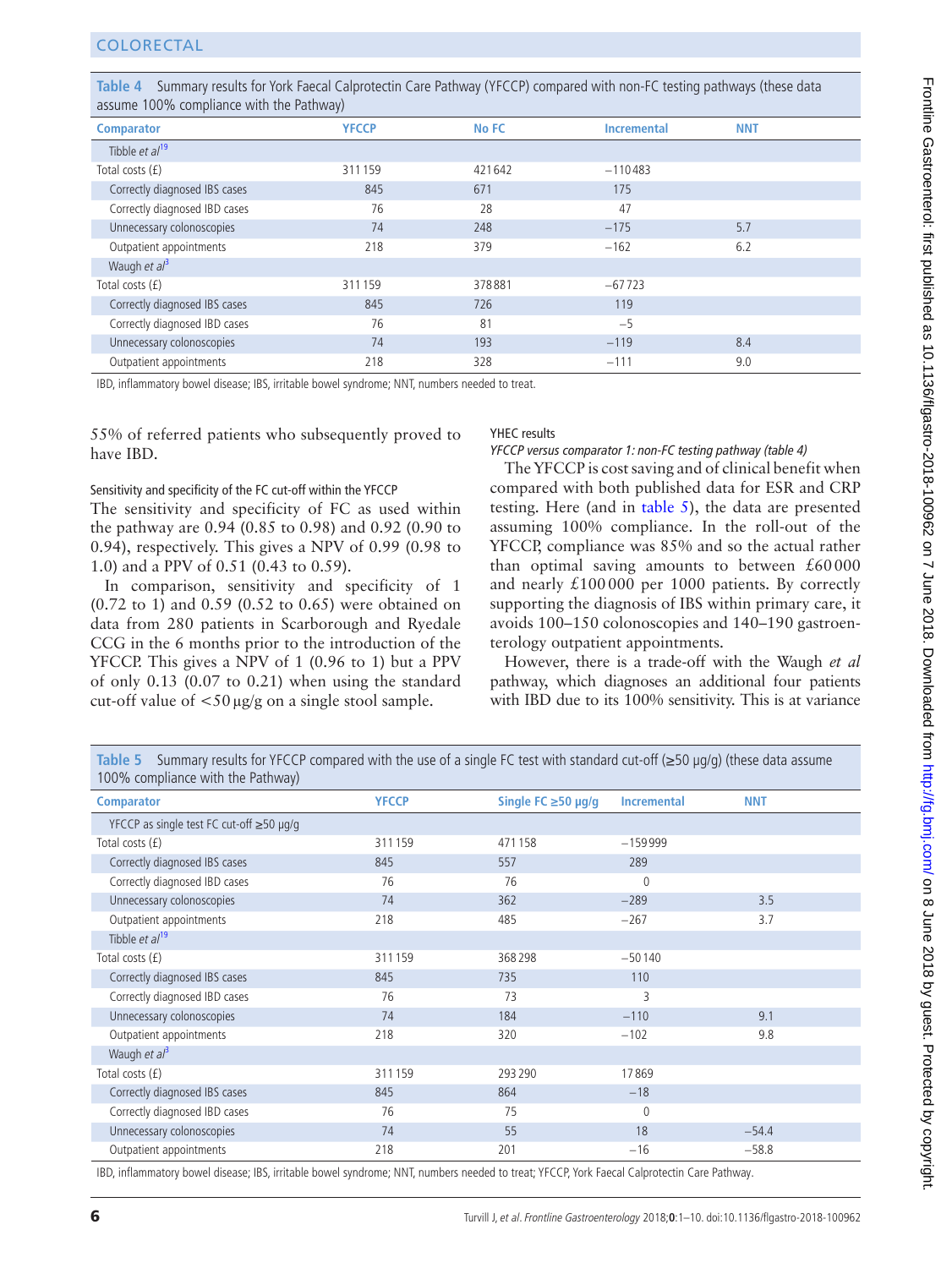with our observation that the CRP  $\lt$  5 mg/L in over 50% of patients diagnosed with IBD. One explanation for the high sensitivity and specificity data for primary care with no FC testing in the Waugh *et al* data is that those GPs were better at diagnosing IBS than those in North Yorkshire and that they used ESR and CRP testing as part of the complete diagnostic toolkit. This implies that they were more accurate at referring patients based on symptomatology than if they had relied on ESR and CRP testing alone. This seems unlikely.

## *YFCCP versus comparator 2: single testing, standard cut-off ≥50 µg/g FC [\(table 5](#page-5-1))*

When comparing the YFCCP data based on what would have happened if a single test standard cut-off of  $≥50 \mu g/g$  cut-off had been used, we see the most dominant result. There is a  $£150000$  saving with 85% GP compliance and the avoidance of one unnecessary colonoscopy and gastroenterology outpatient referral for every four patients seen in primary care. A substantial saving is demonstrated compared with the published data for ≥50µg/g cut-off from Tibble *et al* with both a saving of £50000 and clinical benefit. The YFCCP diagnosed nearly 100 additional IBS cases in primary care and an additional 4 IBD cases, avoiding >100gastroenterology outpatient referrals.

When comparing the YFCCP with the NICE published data for the  $\geq 50 \mu g/g$  cut-off from Waugh *et al*, the intervention arm is more costly, incurring an additional  $£25000$  and is less effective at diagnosing IBS cases but paradoxically diagnoses slightly more IBD cases per 1000 patients at a cost of £20937 per diagnosed IBD case. This is difficult to reconcile since the cut-off value is doubled in the YFCCP.

# **Sensitivity analysis**

As part of the sensitivity analysis undertaken by YHEC, the prevalence of IBD was varied from a range of 0% to 20%. In so doing, we addressed our earlier assumptions around the inclusion of all OEDs and whether we should have looked exclusively at true IBD (which would have given a sensitivity of 0.98 (0.88 to 1) and a specificity of 0.91 (0.89 to 0.93)). The YFCCP was dominant (cost saving and better health benefits) across all outcomes except at a prevalence of 0%. GP compliance with the YFCCP was also modelled between 0% and 100%, and as soon as 1% is reached, the YFCCP arm dominates (cost saving with better health benefits) the comparator, meaning that when one GP starts to use the YFCCP, the model predicts a saving and more accurate diagnosis. Next, the sensitivity and specificity of the YFCCP was varied between 50% and 100% to test a range of scenarios (recognising the respective 95%CI of 85% to 98%and 90% to 94%). The YFCCP was dominant at all levels of specificity above 75%. Below 75%, specificity incurred cost due to the increase in false-positive referrals, though it remained more effective at diagnosing IBD. At a sensitivity and specificity of 70% and 70%, the cost per IBD correctly diagnosed would be £469.

# **Discussion**

While NICE DG11 promises significant patient benefit and healthcare savings, there has been, since its publication in 2013, no consistent uptake of FC testing in primary care to support the discrimination of IBD from IBS. Largely, this has been because the evidence base to support effective locally agreed care pathways has not existed. Instead, FC testing has tended to be introduced to address demands on resource in either primary or secondary care rather than to optimise patient care. A simplistic one-sample, single cut-off value approach has been used, which tends to optimise the NPV at the expense of the PPV $^{6-11}$  Key to the design of the YFCCP is the safety netted 'traffic light' system, underpinned by an uplift of the FC positivity threshold and the repeating of a raised test. In optimising the discrimination of IBD from IBS, most patients now benefit from positive expectant local management or early referral with appropriate urgency. The YFCCP achieves this by accommodating for the way FC behaves in primary care and so delivers a sensitivity of 94% and specificity of 92%. It largely corrects for the preanalytical variability seen in the uneven mixing of FC in the stool and because of the low prevalence of IBD improves the PPV without affecting the NPV. In raising the cut-off value from 50 µg/g to 100 µg/g, patients with a FC of 50–99 µg/g are now safely managed as likely having IBS without any loss of sensitivity. Representing 30% of all patients tested, they would otherwise have been referred to secondary care for invasive, expensive and largely unnecessary investigations. Furthermore, a persistently high FC is now sufficiently specific to justify a 'straight to test' colonoscopy with a PPV of 0.54. This allows for the accelerated diagnosis of 78% of patients who prove to have IBD. Early diagnosis of IBD supports the NICE IBD quality standard 81 and is a key objective for this pathway.<sup>21</sup> Over 50% of patients diagnosed with IBD had a normal CRP demonstrating that this test cannot be relied on in isolation. Those patients with an intermediate FC have a PPV of 0.45 and are better served by routine gastroenterology review in the first place. For those with a FC  $<$ 100 µg/g, referral to secondary care remains indicated if the patient continues to be symptomatic. Because of this, we judge that the follow-up period of 6 months in this evaluation has been sufficient to identify any patients with false-negative FC results.

When compared with four of the five databases used in the two comparators of the YHEC model, the YFCCP predicts a substantial cost saving. Arguably, the major cost savings are achievable where FC testing, as a single test with the  $\langle 50 \mu g/g \rangle$  cut-off, is already in clinical practice within primary care. When the YFCCP data based on what *would* have happened if a single  $\langle 50 \mu g/g \rangle$ cut-off had been applied and is compared with the NICE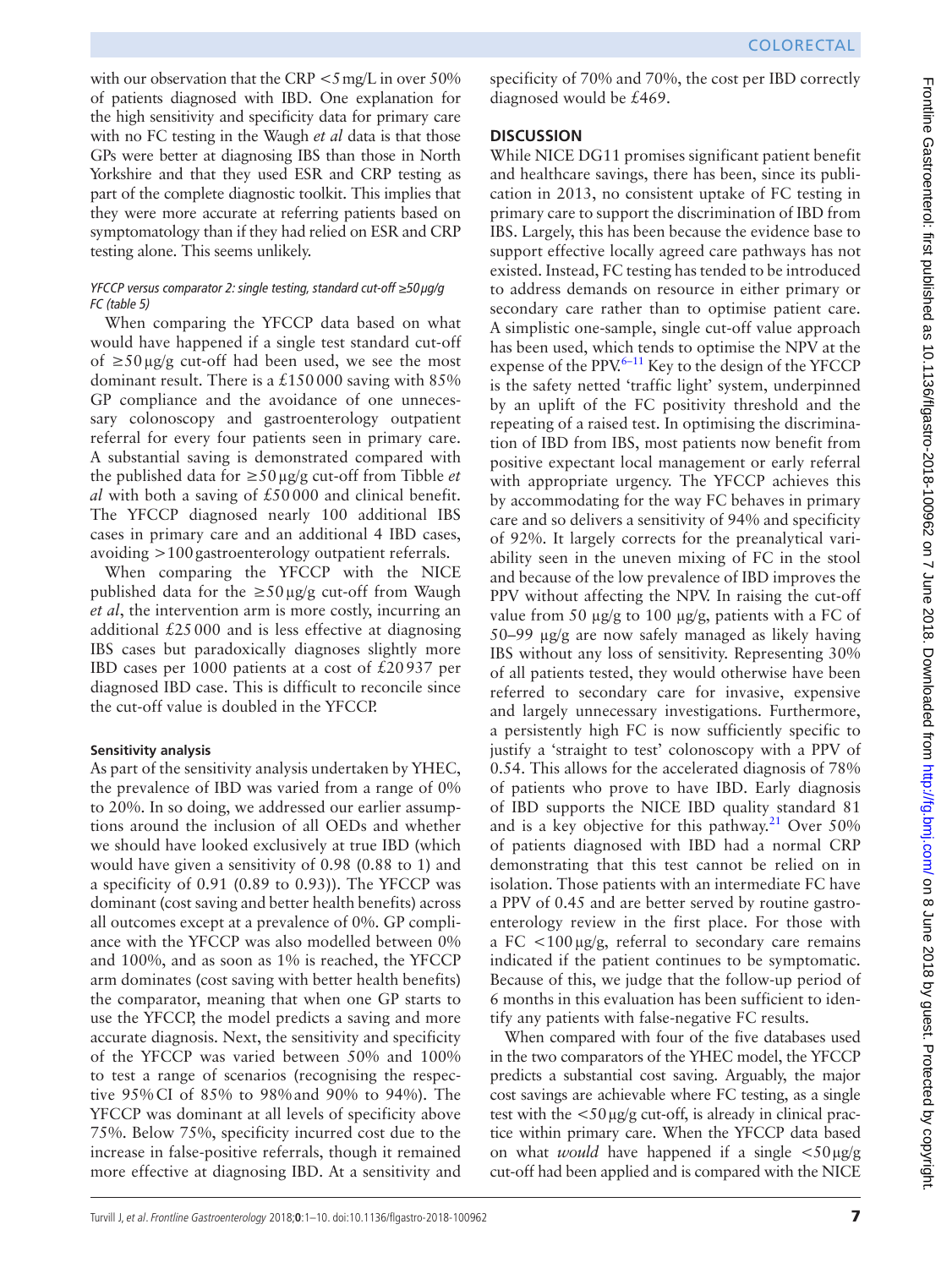published data from Waugh *et al*, there is an estimated additional cost of  $£180000$  per 1000 patients.<sup>[3](#page-8-2)</sup> Yet the FC cut-off is the same in the two groups. We conclude that this additional cost highlights the gap between what NICE had anticipated and what has been borne out in the real world with the roll-out of FC testing into primary care. This goes some way to explain the lack of consistent implementation nationally and means that FC testing used as NICE currently suggests is actually costing the NHS significantly in terms of patient outcomes, waiting times for treatment and longer waiting lists for gastroenterology outpatient appointments. Nearly all the studies used in the Waugh *et al* systematic review came from secondary care.<sup>3</sup> It could be interpreted that the sensitivity and specificity from this pooled analysis reflects FC testing in an optimum environment. It is noted in the systematic review that Jellema *et al* had reservations about applying results from specialist care to primary care.<sup>4</sup> Now, in so much that the sensitivity and specificity are very similar to those of the NICE published data (93% and 94%, respectively), the YFCCP may represent the 'optimal' way of applying FC testing to primary care.<sup>3</sup>

It is important to recognise that the FC cut-off values in the YFCCP are set in the context of the Buhlmann EK-CAL calprotectin ELISA. This is one of a number of calprotectin assays available to the NHS; indeed, a national audit of use has recently been completed confirming more than four assays and the use of a range of cut-off values although 50 µg/g is generally taken to be the standard. Data from the UK National External Quality Assessments Service External Quality Assessmentscheme have shown wide variation in the results produced by different assays.<sup>[22 23](#page-8-10)</sup> However, this variation is not as marked in the range  $50-250 \text{ µg/g}$ that applies here. While we conclude that the design of the YFCCP is robust, we cannot at present assume that any FC assay applied to it will not affect its sensitivity and specificity. It may be that alternative assays will require alternative cut-off values to be applied for optimal efficacy. However, in view of the sensitivity analysis performed by YHEC, we judge that the YFCCP would continue to demonstrate health and cost benefit.

The successful implementation of the YFCCP has been key to ensuring effective embedding into primary care practice, with GP compliance rapidly achieving 85%. This ensures health and cost benefits. Importantly, we had judged that for the pathway to be effective, it had to fit into and support existing primary care practice and to be intuitive. Aside from the age cut-off and the insistence that cancer was not suspected, the only indication for its use is diagnostic uncertainty. The pathway is sufficiently robust to allow GPs with different degrees of diagnostic confidence to apply it effectively. In support of this, while we had projected from the pilot for a 15% onward referral rate of patients remaining symptomatic despite a reassuring FC, it proved to be only 8% of patients. We conclude

that for most patients, reassurance and local measures are sufficient for the management of IBS. The care pathway specifically does not direct the nature of treatment to be delivered to those likely to have IBS apart from providing a link to NICE guidance. Instead, it allows space for local treatment protocols to be applied and indeed could support the sort of dietetic initiative developed in Somerset.<sup>[7](#page-8-11)</sup> It does, however, direct the GP to consider alternative system diagnoses such as urogynaecological disease.<sup>14</sup> Informal feedback from primary care has been positive, not least, we believe, because the pathway provides a risk-based structure on which to base discussions with the patient about non-specific symptoms that can often be difficult to manage. This explains the rapid uptake and high compliance. Informal patient benefit is also gleaned from a patient survey (online [supplementary report](https://dx.doi.org/10.1136/flgastro-2018-100962)).

This evaluation is limited by the absence of a primary care database and the inability to perform a gold-standard investigation on those patients with a FC  $<$ 100 µg/g. It is likely that a small number of patients will have been referred privately or to neighbouring secondary care providers and so will not have appeared on the Trust PAS. We have judged that a 6-month follow-up of patients has been sufficient to pick up most outlying clinical outcomes and to allow any false-negative patients to present. It is also possible that the YFCCP has 'displaced' clinical activity by prompting GP to refer patients through different

# **Significance of this study**

# **What is already known on this topic?**

- ► Since the publication of the National Institute for Health and Care Excellence (NICE) guidance in 2013, there has been no agreed approach to faecal calprotectin (FC) testing in primary care.
- $\blacktriangleright$  Using the standard 50 µg/g cut-off, many patients with irritable bowel syndrome (IBS) will have a falsely positive FC.
- ► This has resulted in unnecessary referrals into secondary care.

# **What this study adds?**

- ► The York Faecal Calprotectin Care Pathway (YFCCP) overcomes the challenges experienced with FC use in primary care where the prevalence of inflammatory bowel disease is low.
- $\blacktriangleright$  It optimises the sensitivity and specificity of FC for clinical use in primary care to match those in the initial NICE projections.
- $\blacktriangleright$  It is readily incorporated into clinical practice and intuitive to use.

# **How might it impact on clinical practice in the foreseeable future?**

► The YFCCP should represent the framework on which to increase NICE DG11 implementation nationally.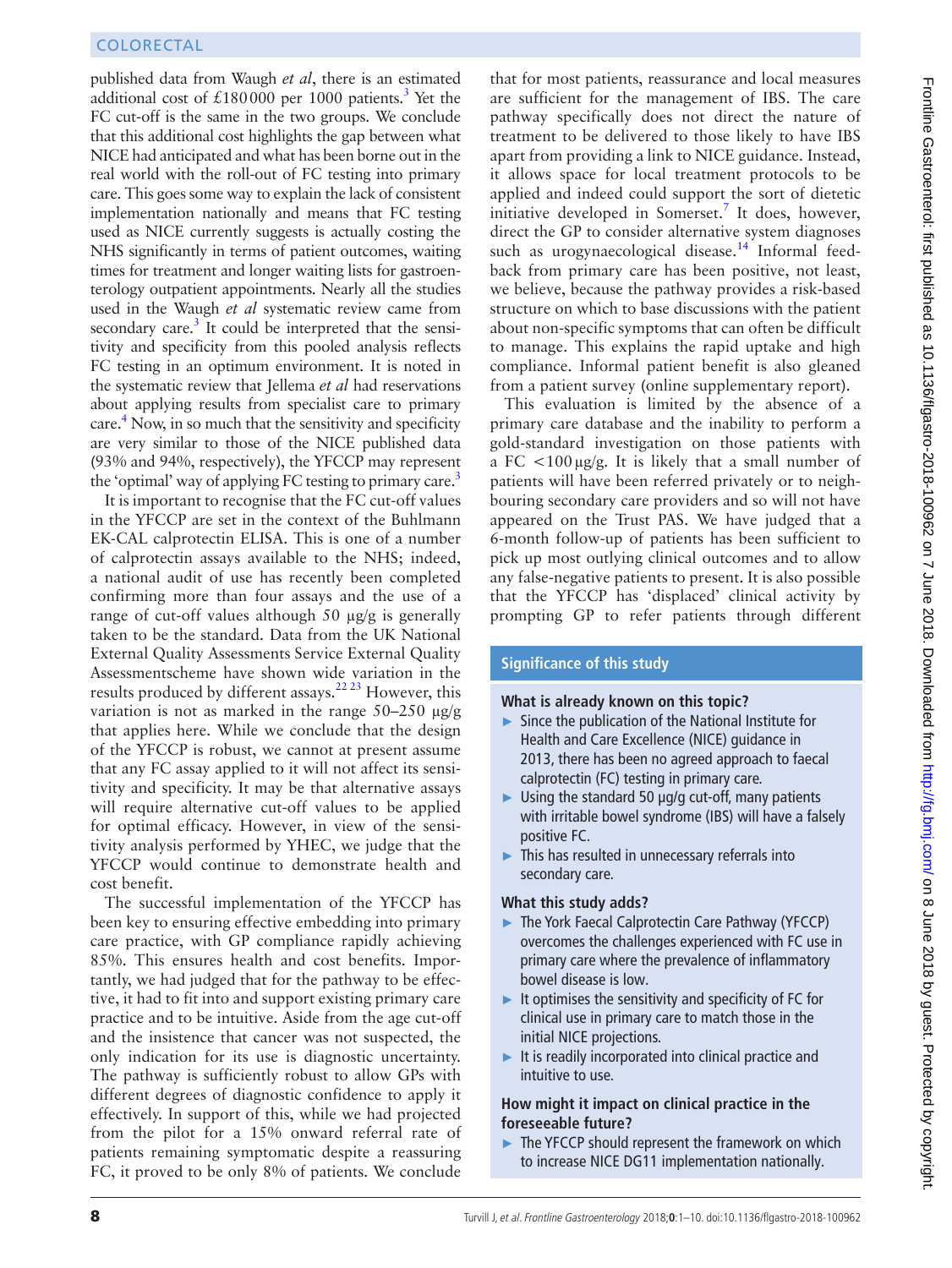pathways of care rather than requesting a FC. YHEC have used two models on which to compare clinical outcomes. That using data from this evaluation, but based on what *would* have happened if a single test standard FC cut-off value of  $\lt 50 \mu g/g$  had been used, demonstrated a similar sensitivity and specificity to the cohort of patients in the Scarborough and Ryedale CCG that had been using FC with a  $\lt 50 \mu g/g$  cut-off in the 6months prior to the implementation of the YFCCP. We infer from this that the biases considered above do not significantly distort the evaluation findings. The other YHEC outcomes come from the extrapolation of previously published data. While open to criticism, in the context of this evaluation, the comparator data represents the best means available to us of assessing the benefit in terms of healthcare resource and goes some way to explaining some of the challenges that have arisen with FC testing until now. Pleasingly, the YFCCP performs compellingly.

Based on FC request activity from primary care since the introduction of the YFCCP, we estimate that there will be approximately 3700 FC requests per million of population per year. This amounts to ongoing savings of up to  $£590000$  per million per year. We believe this represents the optimal way in which to use FC in primary care for patient benefit and would strongly encourage its wider implementation.

**Acknowledgements** The authors are indebted to the Y&H AHSN for their support of this programme and in particular Julie Oldroyd and Stephen Stericker. The authors would like to acknowledge the work of Sarah Whitehead, John Hutton and Matthew Taylor for their work in 2010, which laid the foundations for the current economic evaluation. The final version is approved by all the authors.

**Contributors** JT is the guarantor of the article. JT directed the study and wrote the first draft. HH and VH contributed to the YHEC analysis. SM contributed to the patient survey. EM performed a comparator evaluation. DT and AJ provided the evaluation dataset. DT, HH, EM, VH and SM assisted in the preparation of the manuscript.The final version is approved by all the authors.

**Funding** The YHEC analysis was supported by the Yorkshire and Humber AHSN. Alpha Laboratories Limited has provided financial support, not in this, but another diagnostic accuracy study conducted by York Teaching Hospital NHS Foundation Trust.

**Competing interests** None declared.

**Patient consent** Not required.

**Provenance and peer review** Not commissioned; externally peer reviewed.

**Data sharing statement** JT holds the original dataset upon which the study was based.

© Article author(s) (or their employer(s) unless otherwise stated in the text of the article) 2018. All rights reserved. No commercial use is permitted unless otherwise expressly granted.

# **References**

<span id="page-8-0"></span>1 Faecal calprotectin diagnostic tests for inflammatory diseases of the bowel | Guidance and guidelines | NICE. [https://www.](https://www.nice.org.uk/guidance/dg11) [nice.org.uk/guidance/dg11.](https://www.nice.org.uk/guidance/dg11)

- <span id="page-8-1"></span>2 Department of Health. Centre for Evidence-base Purchasing, CEP09041. [http://nhscep.useconnect.co.uk/CEPProducts/](http://nhscep.useconnect.co.uk/CEPProducts/Catalogue.aspx) [Catalogue.aspx.](http://nhscep.useconnect.co.uk/CEPProducts/Catalogue.aspx)
- <span id="page-8-2"></span>3 Waugh N, Cummins E, Royle P, *et al*. Faecal calprotectin testing for differentiating amongst inflammatory and noninflammatory bowel diseases: systematic review and economic evaluation. *[Health Technol Assess](http://dx.doi.org/10.3310/hta17550)* 2013;17:1–211.
- <span id="page-8-9"></span>4 Jellema P, van Tulder MW, van der Horst HE, *et al*. Inflammatory bowel disease: a systematic review on the value of diagnostic testing in primary care. *[Colorectal Dis](http://dx.doi.org/10.1111/j.1463-1318.2009.02131.x)* 2011;13:239–54.
- 5 van Rheenen PF, Van de Vijver E, Fidler V. Faecal calprotectin for screening of patients with suspected inflammatory bowel disease: diagnostic meta-analysis. *[BMJ](http://dx.doi.org/10.1136/bmj.c3369)* 2010;341:c3369.
- <span id="page-8-3"></span>6 . <https://www.nice.org.uk/guidance/dg11/resources>.
- <span id="page-8-11"></span>7 Williams M, Barclay Y, Benneyworth R, *et al*. Using best practice to create a pathway to improve management of irritable bowel syndrome: aiming for timely diagnosis, effective treatment and equitable care. *[Frontline Gastroenterol](http://dx.doi.org/10.1136/flgastro-2016-100727)* 2016;7:323–30.
- 8 Pavlidis P, Chedgy FJ, Tibble JA. Diagnostic accuracy and clinical application of faecal calprotectin in adult patients presenting with gastrointestinal symptoms in primary care. *[Scand J Gastroenterol](http://dx.doi.org/10.3109/00365521.2013.816771)* 2013;48:1048–54.
- 9 Kennedy NA, Clark A, Walkden A, *et al*. Clinical utility and diagnostic accuracy of faecal calprotectin for IBD at first presentation to gastroenterology services in adults aged 16–50 years. *[J Crohns Colitis](http://dx.doi.org/10.1016/j.crohns.2014.07.005)* 2015;9:41–9.
- 10 von Roon AC, Karamountzos L, Purkayastha S, *et al*. Diagnostic precision of fecal calprotectin for inflammatory bowel disease and colorectal malignancy. *[Am J Gastroenterol](http://dx.doi.org/10.1111/j.1572-0241.2007.01126.x)* 2007;102:803–13.
- 11 Conroy S, Hale M, Cross S, *et al*. Unrestricted faecal calprotectin testing performs poorly in the diagnosis of inflammatory bowel disease in patients in primary care. *J Clin Pathol* 2017;204506.
- <span id="page-8-4"></span>12 Turvill J, O'Connell S, Brooks A, *et al*. Evaluation of a faecal calprotectin care pathway for use in primary care. *[Prim Health](http://dx.doi.org/10.1017/S1463423616000049)  [Care Res Dev](http://dx.doi.org/10.1017/S1463423616000049)* 2016;17:428–36.
- <span id="page-8-5"></span>13 NICE clinical guideline 61. [http://pathways.nice.org.uk/](http://pathways.nice.org.uk/pathways/irritable-bowel-syndrome-in-adults/managing-irritable-bowel-syndrome) [pathways/irritable-bowel-syndrome-in-adults/managing](http://pathways.nice.org.uk/pathways/irritable-bowel-syndrome-in-adults/managing-irritable-bowel-syndrome)[irritable-bowel-syndrome.](http://pathways.nice.org.uk/pathways/irritable-bowel-syndrome-in-adults/managing-irritable-bowel-syndrome)
- <span id="page-8-12"></span>14 NICE new guideline 12: Suspected cancer: recognition and referral.<https://www.nice.org.uk/guidance/ng12>.
- <span id="page-8-6"></span>15 PSSRU unit costs. [http://www.pssru.ac.uk/project-pages/unit](http://www.pssru.ac.uk/project-pages/unit-costs/)[costs/.](http://www.pssru.ac.uk/project-pages/unit-costs/)
- 16 NICE DG11, Faecal calprotectin diagnostic tests for inflammatory diseases of the bowel, resources, costing template. [https://www.nice.org.uk/guidance/dg11/resources.](https://www.nice.org.uk/guidance/dg11/resources)
- 17 Drug Tariff. VIIIA products L [http://www.drugtariff.nhsbsa.](http://www.drugtariff.nhsbsa.nhs.uk/#/00462733-DA_1/DA00462451/Part) [nhs.uk/#/00462733-DA\\_1/DA00462451/Part](http://www.drugtariff.nhsbsa.nhs.uk/#/00462733-DA_1/DA00462451/Part).
- 18 National schedule of reference costs: the main schedule. [https://www.gov.uk/government/publications/nhs- reference](https://www.gov.uk/government/publications/nhs- reference-costs-2015-to-2016)[costs-2015-to-2016](https://www.gov.uk/government/publications/nhs- reference-costs-2015-to-2016).
- <span id="page-8-7"></span>19 Tibble JA, Sigthorsson G, Foster R, *et al*. Use of surrogate markers of inflammation and Rome criteria to distinguish organic from nonorganic intestinal disease. *[Gastroenterology](http://dx.doi.org/10.1053/gast.2002.34755)* 2002;123:450–60.
- 20 NICE. Diagnostic Guidance 11, evidence overview DAP12. [https://www.nice.org.uk/guidance/dg11/documents/faecal](https://www.nice.org.uk/guidance/dg11/documents/faecal-calprotectin-diagnostic-tests-for-inflammatory-diseases-of-the-bowel-evidence-overview-dap122)[calprotectin-diagnostic-tests-for-inflammatory-diseases-of-the](https://www.nice.org.uk/guidance/dg11/documents/faecal-calprotectin-diagnostic-tests-for-inflammatory-diseases-of-the-bowel-evidence-overview-dap122)[bowel-evidence-overview-dap122.](https://www.nice.org.uk/guidance/dg11/documents/faecal-calprotectin-diagnostic-tests-for-inflammatory-diseases-of-the-bowel-evidence-overview-dap122)
- <span id="page-8-8"></span>21 NICE quality standard 81: Inflammatory Bowel Disease. 2015 <https://www.nice.org.uk/guidance/qs81>.
- <span id="page-8-10"></span>22 Labaere D, Smismans A, Van Olmen A, *et al*. Comparison of six different calprotectin assays for the assessment of inflammatory bowel disease. *[United European Gastroenterol J](http://dx.doi.org/10.1177/2050640613518201)* 2014;2:30–7.